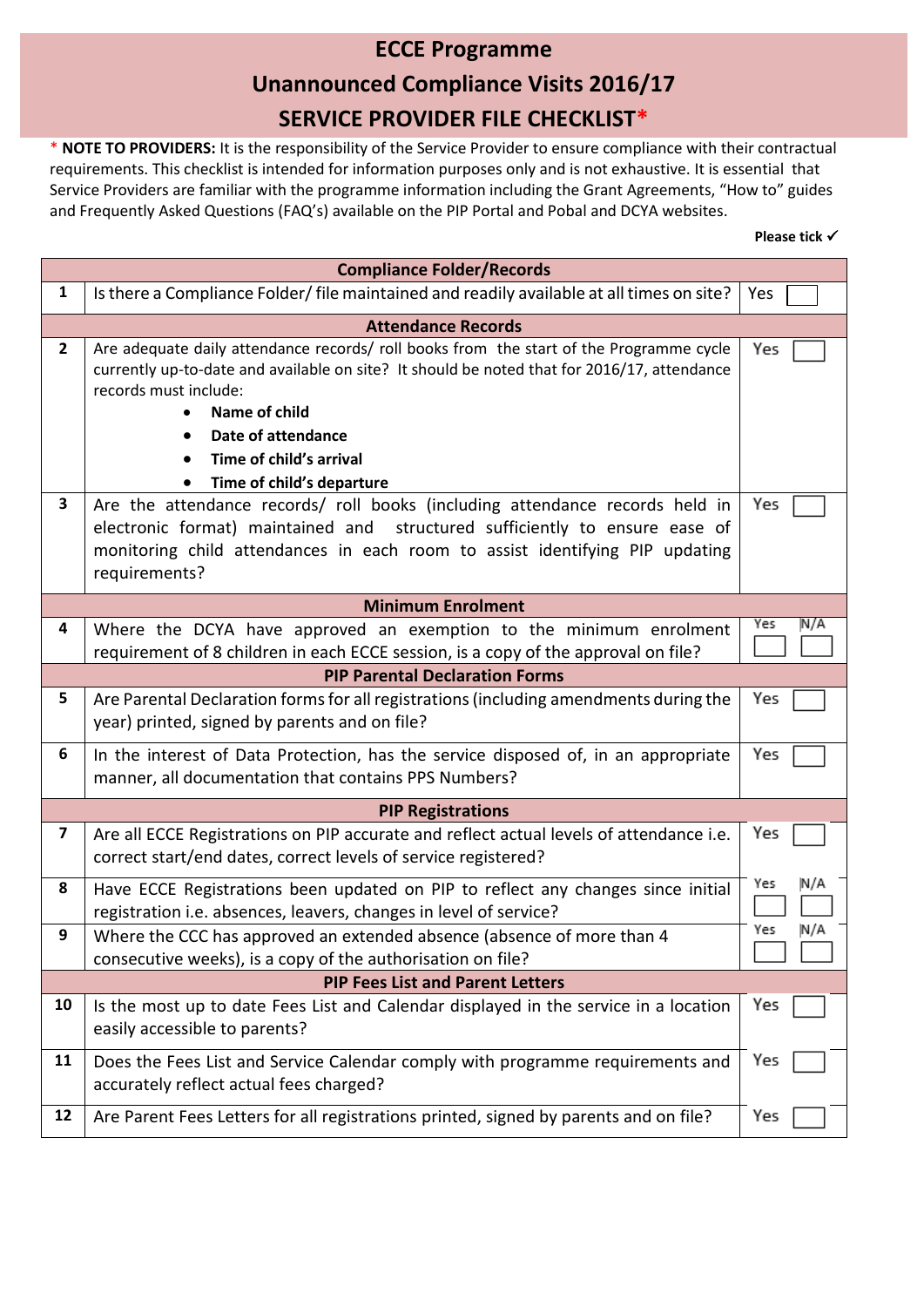# **ECCE Programme Unannounced Compliance Visits 2016/17 SERVICE PROVIDER FILE CHECKLIST cont.**

| <b>Fee Records</b> |                                                                                                                                                                                                                                                                                                                                                                                                                                                                                                                                                                                                                                                                                                                                                                                                                                                |             |  |
|--------------------|------------------------------------------------------------------------------------------------------------------------------------------------------------------------------------------------------------------------------------------------------------------------------------------------------------------------------------------------------------------------------------------------------------------------------------------------------------------------------------------------------------------------------------------------------------------------------------------------------------------------------------------------------------------------------------------------------------------------------------------------------------------------------------------------------------------------------------------------|-------------|--|
| 13                 | Are adequate fee records accessible for the Visit Officer to verify fees charged in line<br>with the Fees List? If direct debit is applicable access to records must be available on<br>site (this can be online access)?                                                                                                                                                                                                                                                                                                                                                                                                                                                                                                                                                                                                                      | Yes<br>IN/A |  |
|                    | <b>Staff Qualifications</b>                                                                                                                                                                                                                                                                                                                                                                                                                                                                                                                                                                                                                                                                                                                                                                                                                    |             |  |
| 14                 | Are the relevant staff qualifications* / signed Grandfathering declarations/ DCYA<br>Letters of Eligibility on file for all staff working in each ECCE room/session?<br>* Leaders in ECCE Standard Capitation sessions who have not achieved a recognised<br>full Level 6 award should provide written evidence of acceptance on Level 6 from<br>their Training Provider for compliance purposes.<br>Note: Qualifications are checked against the DCYA Early Years Recognised Qualifications<br>listing available on the DCYA website. In instances where awards/certificates available do<br>not contain the course title in the English language, evidence from the education provider<br>in English showing what field and subject the qualification has been granted in e.g. a copy<br>of the transcript of final results must be on file. | Yes         |  |
|                    | <b>Higher Capitation</b>                                                                                                                                                                                                                                                                                                                                                                                                                                                                                                                                                                                                                                                                                                                                                                                                                       |             |  |
| 15                 | Is there a record of any dates of non-attendance of staff on file and the reasons for<br>non-attendance?                                                                                                                                                                                                                                                                                                                                                                                                                                                                                                                                                                                                                                                                                                                                       | Yes<br>N/A  |  |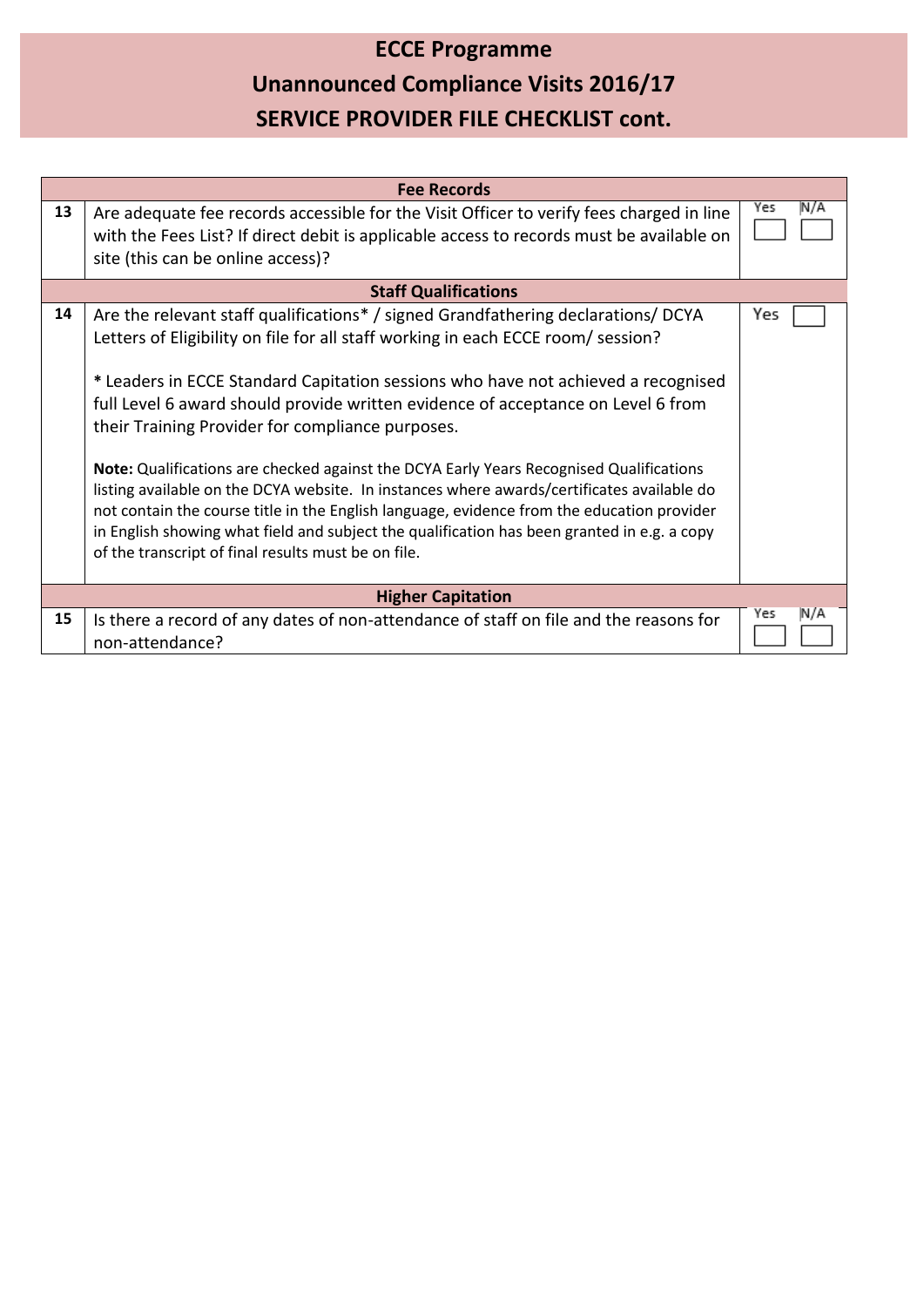## **TEC Programme Unannounced Compliance Visits 2016/17 SERVICE PROVIDER FILE CHECKLIST\***

\* **NOTE TO PROVIDERS:** It is the responsibility of the Service Provider to ensure compliance with their contractual requirements. This checklist is intended for information purposes only and is not exhaustive. It is essential that Service Providers are familiar with the programme information including the Grant Agreements, "How to" guides and Frequently Asked Questions (FAQ's) available on the PIP Portal and Pobal and DCYA websites.

| Please tick √ |  |  |
|---------------|--|--|
|---------------|--|--|

|                           | <b>Compliance Folder/Records</b>                                                                                                                                                                                                                                                                               |            |  |
|---------------------------|----------------------------------------------------------------------------------------------------------------------------------------------------------------------------------------------------------------------------------------------------------------------------------------------------------------|------------|--|
| 1                         | Is there a Compliance Folder/ file maintained and readily available at all times on site?                                                                                                                                                                                                                      | Yes        |  |
|                           | Note: Where applicable the compliance folder should include documentation for children<br>originally registered in 2015/2016 cycle and re-registered in 2016/2017 cycle.                                                                                                                                       |            |  |
|                           | <b>Attendance Records</b>                                                                                                                                                                                                                                                                                      |            |  |
| $\mathbf{2}$              | Are adequate daily attendance records/ roll books from the start of the Programme cycle<br>currently up-to-date and available on site? It should be noted that for 2016/17, attendance<br>records must include:<br>Name of child<br>Date of attendance<br>Time of child's arrival<br>Time of child's departure | Yes        |  |
| 3                         | Are the attendance records/roll books (including attendance records held in electronic format)<br>maintained and structured sufficiently to ensure ease of monitoring child attendances in each<br>room to assist identifying PIP updating requirements?                                                       | Yes        |  |
|                           | <b>PIP Parental Declaration Forms</b>                                                                                                                                                                                                                                                                          |            |  |
| 4                         | Are Parental Declaration forms for all registrations (including amendments during the year and<br>any top-ups) printed, signed by parents and on file?                                                                                                                                                         | Yes        |  |
| 5                         | In the interest of Data Protection, has the service disposed of, in an appropriate manner, all<br>documentation that contains PPS Numbers?                                                                                                                                                                     | Yes        |  |
|                           | <b>PIP Registrations</b>                                                                                                                                                                                                                                                                                       |            |  |
| 6                         | Are all TEC Registrations on PIP accurate and reflect actual levels of attendance i.e. correct<br>start/end dates, correct levels of service registered?                                                                                                                                                       | Yes        |  |
| $\overline{\mathbf{z}}$   | Have TEC Registrations been updated on PIP to reflect any changes since initial registration i.e.<br>absences, leavers, changes in level of service?                                                                                                                                                           | Yes<br>N/A |  |
| 8                         | Where the CCC has approved an extended absence (absence of more than 2 consecutive<br>weeks), is a copy of the authorisation on file?                                                                                                                                                                          | Yes<br>N/A |  |
|                           | <b>PIP Fees List and Parent Letters</b>                                                                                                                                                                                                                                                                        |            |  |
| 9                         | Is the most up to date Fees List and Calendar displayed in the service in a location easily<br>accessible to parents?                                                                                                                                                                                          | Yes        |  |
| 10                        | Does the Fees List and Service Calendar comply with programme requirements and accurately<br>reflect actual fees charged?                                                                                                                                                                                      | Yes        |  |
| 11                        | Are Parent Fees Letters for all registrations printed, signed by parents and on file?                                                                                                                                                                                                                          | Yes        |  |
|                           | <b>Fee Records</b>                                                                                                                                                                                                                                                                                             |            |  |
| 12                        | Are adequate fee records accessible for the Visit Officer to verify fees charged in line with the<br>Fees List? If direct debit is applicable access to records must be available on site (this can be<br>online access)?                                                                                      | Yes<br>N/A |  |
| <b>TEC Sign in Sheets</b> |                                                                                                                                                                                                                                                                                                                |            |  |
| 13                        | Are TEC Parent Sign-in sheets complete, up-to-date and available for review for<br>children/families availing of any TEC programme?                                                                                                                                                                            | Yes<br>Yes |  |
| 14                        | If an additional adult signs on behalf of a parent, is there a letter of permission signed by the<br>parent and the additional adult on file?                                                                                                                                                                  | N/A        |  |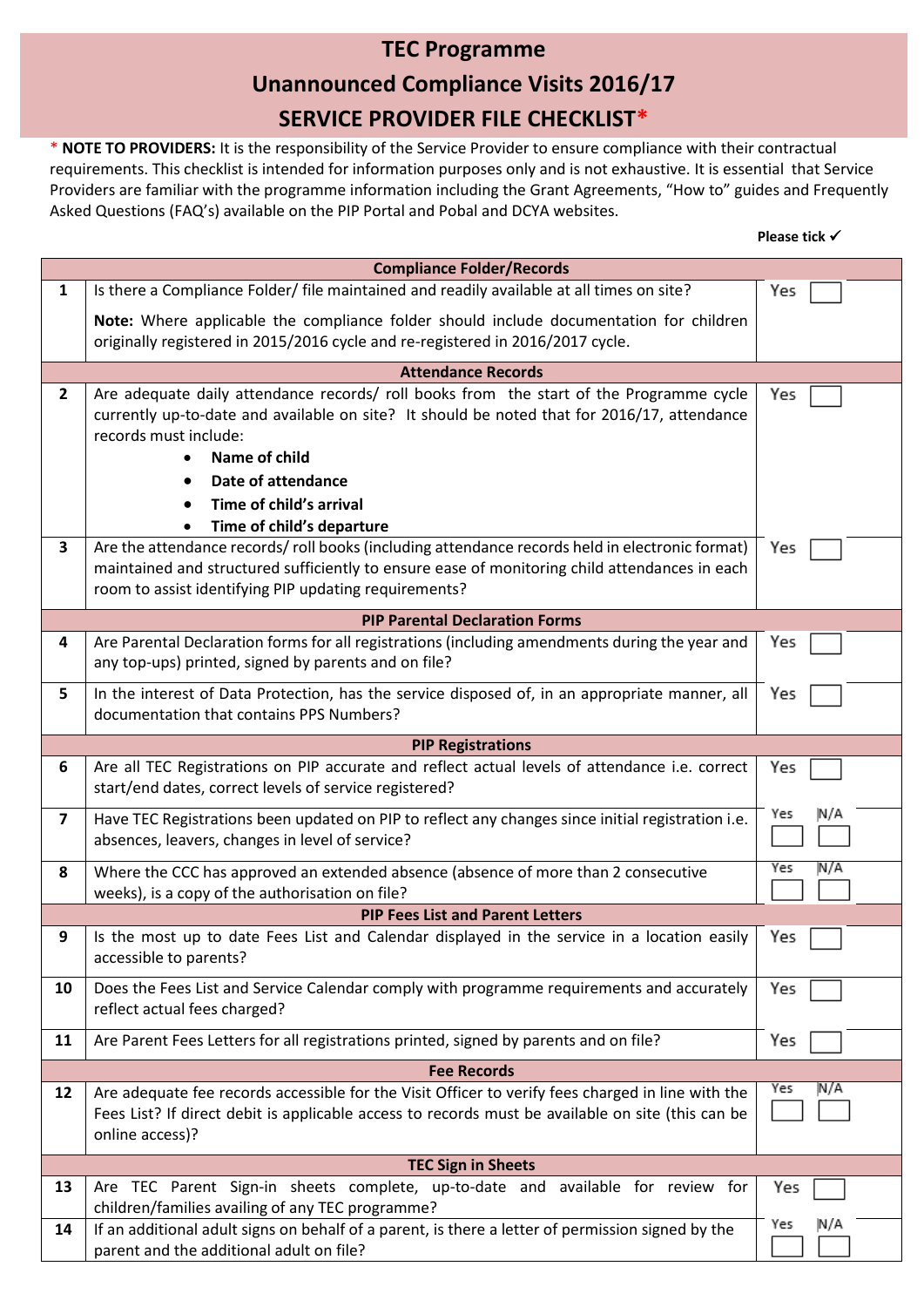### **CCS Programme Unannounced Compliance Visits 2016/17 SERVICE PROVIDER FILE CHECKLIST\***

\* **NOTE TO PROVIDERS:** It is the responsibility of the Service Provider to ensure compliance with their contractual requirements. This checklist is intended for information purposes only and is not exhaustive. It is essential that Service Providers are familiar with the programme information including the Grant Agreements, "How to" guides and Frequently Asked Questions (FAQ's) available on the PIP Portal and Pobal and DCYA websites.

| <b>Compliance Folder/Records</b> |                                                                                                                                                                                                                                                                                                                |            |  |
|----------------------------------|----------------------------------------------------------------------------------------------------------------------------------------------------------------------------------------------------------------------------------------------------------------------------------------------------------------|------------|--|
| $\mathbf{1}$                     | Is there a Compliance Folder/ file maintained and readily available at all times on site?                                                                                                                                                                                                                      | Yes        |  |
|                                  | <b>Attendance Records</b>                                                                                                                                                                                                                                                                                      |            |  |
| $\overline{2}$                   | Are adequate daily attendance records/ roll books from the start of the Programme cycle<br>currently up-to-date and available on site? It should be noted that for 2016/17, attendance<br>records must include:<br>Name of child<br>Date of attendance<br>Time of child's arrival<br>Time of child's departure | Yes        |  |
| $\overline{\mathbf{3}}$          | Are the attendance records/ roll books (including attendance records held in electronic                                                                                                                                                                                                                        | Yes        |  |
|                                  | format) maintained and structured sufficiently to ensure ease of monitoring child                                                                                                                                                                                                                              |            |  |
|                                  | attendances in each room to assist identifying PIP updating requirements?                                                                                                                                                                                                                                      |            |  |
|                                  | <b>PIP Parental Declaration Forms</b>                                                                                                                                                                                                                                                                          |            |  |
| 4                                | Are Parental Declaration forms for all registrations (including CCS Not Funded Replacement                                                                                                                                                                                                                     | Yes        |  |
|                                  | children where applicable) printed, signed by parents and on file?                                                                                                                                                                                                                                             |            |  |
| 5                                | In the interest of Data Protection, has the service disposed of, in an appropriate manner, all<br>documentation that contains PPS Numbers?                                                                                                                                                                     | Yes        |  |
|                                  | <b>PIP Registrations</b>                                                                                                                                                                                                                                                                                       |            |  |
| 6                                | Are all CCS Registrations on PIP accurate and reflect actual levels of attendance i.e. correct<br>start/end dates, correct levels of service registered?                                                                                                                                                       | Yes        |  |
| 7                                | Have CCS Registrations been updated on PIP to reflect any changes since initial registration                                                                                                                                                                                                                   | Yes<br>N/A |  |
|                                  | i.e. absences, leavers?                                                                                                                                                                                                                                                                                        |            |  |
| 8                                | Where the CCC has approved an extended absence (absence of more than 4 consecutive                                                                                                                                                                                                                             | N/A<br>Yes |  |
|                                  | weeks), is a copy of the authorisation on file?                                                                                                                                                                                                                                                                |            |  |
| 9                                | Have all "Replacement" children availing of CCS in the service been registered as CCS Not                                                                                                                                                                                                                      | N/A<br>Yes |  |
|                                  | Funded on PIP?                                                                                                                                                                                                                                                                                                 |            |  |
|                                  | <b>PIP Fees List and Parent Letters</b>                                                                                                                                                                                                                                                                        |            |  |
| 9                                | Is the most up to date Fees List and Calendar displayed in the service in a location easily                                                                                                                                                                                                                    | Yes        |  |
|                                  | accessible to parents?                                                                                                                                                                                                                                                                                         |            |  |
| 10                               | Does the Fees List and Service Calendar comply with programme requirements and                                                                                                                                                                                                                                 | Yes        |  |
|                                  | accurately reflect actual fees charged?                                                                                                                                                                                                                                                                        |            |  |
| 11                               | Are Parent Fees Letters for all registrations printed, signed by parents and on file?                                                                                                                                                                                                                          | Yes        |  |
|                                  | <b>Fee Records</b>                                                                                                                                                                                                                                                                                             |            |  |
| 12                               | Are adequate fee records accessible for the Visit Officer to verify fees charged in line with                                                                                                                                                                                                                  | Yes<br>N/A |  |
|                                  | the Fees List? If direct debit is applicable access to records must be available on site (this can<br>be online access)?                                                                                                                                                                                       |            |  |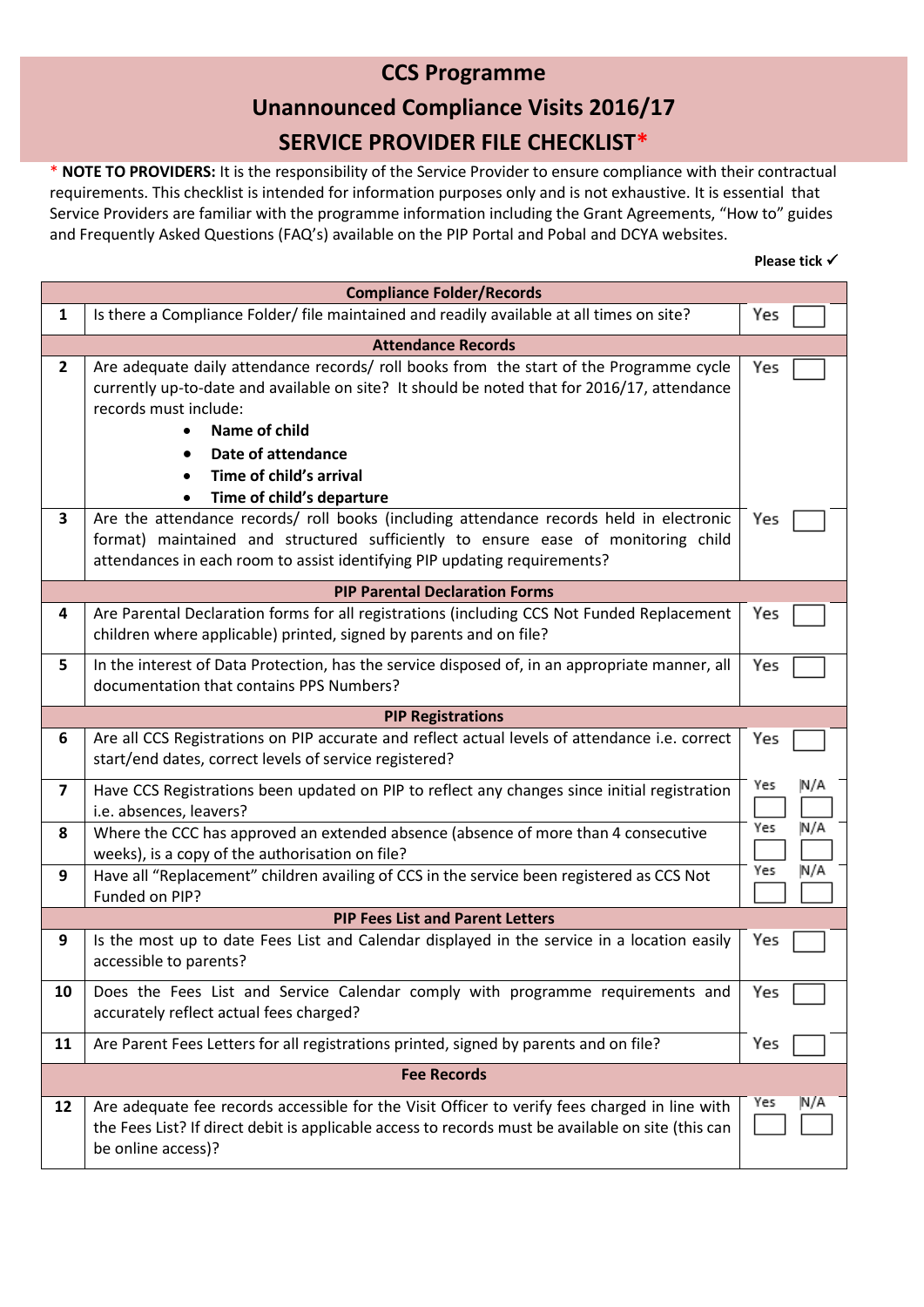# **CCS Programme Unannounced Compliance Visits 2016/17 SERVICE PROVIDER FILE CHECKLIST cont.**

| <b>FTE Calculators</b> |                                                                                                                                                                                                                                                                                                                                                                                                                    |     |
|------------------------|--------------------------------------------------------------------------------------------------------------------------------------------------------------------------------------------------------------------------------------------------------------------------------------------------------------------------------------------------------------------------------------------------------------------|-----|
| 13                     | Has the CCS FTE Calculator spreadsheet been completed for the final week of the CCS<br>snapshot window in October 2016, as well as for a full 5 day week in each subsequent month?<br>The FTE Calculator should include the following:<br>Cessation date of leavers<br>$\bullet$<br>Details of all replacement children, including start dates. These replacement children<br>$\bullet$<br>must be recorded on PIP | Yes |
|                        | NB: Services may keep a soft copy of each monthly FTE Calculator on a PC or Laptop that is<br>accessible to the Visit Officer or print a copy. Instruction for completion of the FTE calculator<br>is available on the first tab of the FTE calculator spreadsheet.                                                                                                                                                |     |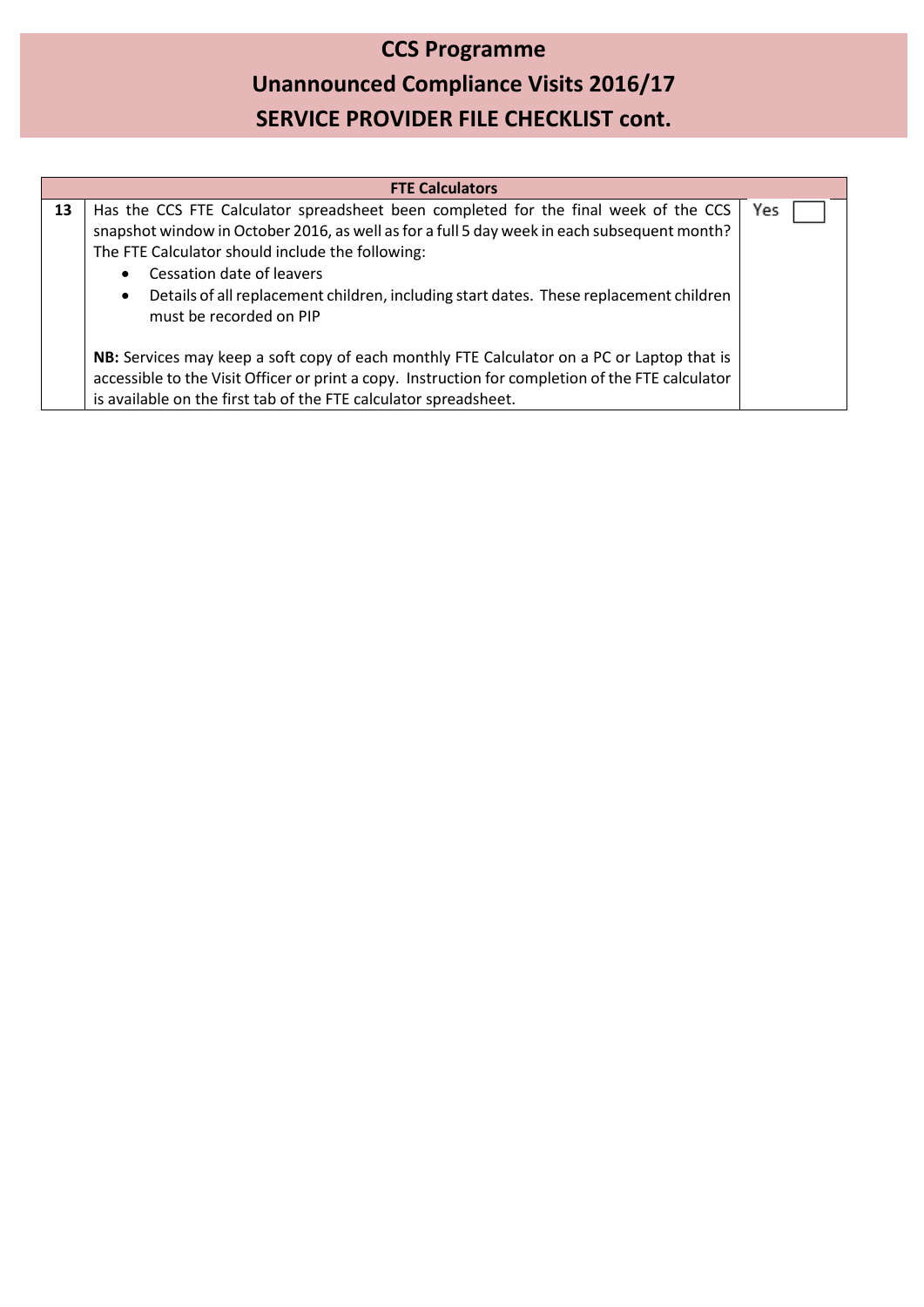## **CCSP Programme Unannounced Compliance Visits 2016/17 SERVICE PROVIDER FILE CHECKLIST\***

\* **NOTE TO PROVIDERS:** It is the responsibility of the Service Provider to ensure compliance with their contractual requirements. This checklist is intended for information purposes only and is not exhaustive. It is essential that Service Providers are familiar with the programme information including the Grant Agreements, "How to" guides and Frequently Asked Questions (FAQ's) available on the PIP Portal and Pobal and DCYA websites.

| <b>Compliance Folder/Records</b> |                                                                                                                                                                                                                                                                                                                |            |
|----------------------------------|----------------------------------------------------------------------------------------------------------------------------------------------------------------------------------------------------------------------------------------------------------------------------------------------------------------|------------|
| $\mathbf{1}$                     | Is there a Compliance Folder/ file maintained and readily available at all times on site?                                                                                                                                                                                                                      | Yes        |
|                                  | <b>Attendance Records</b>                                                                                                                                                                                                                                                                                      |            |
| $\mathbf{2}$                     | Are adequate daily attendance records/ roll books from the start of the Programme cycle<br>currently up-to-date and available on site? It should be noted that for 2016/17, attendance<br>records must include:<br>Name of child<br>Date of attendance<br>Time of child's arrival<br>Time of child's departure | Yes        |
| 3                                | Are the attendance records/roll books (including attendance records held in electronic format)<br>maintained and structured sufficiently to ensure ease of monitoring child attendances in each<br>room to assist identifying PIP updating requirements?                                                       | Yes        |
|                                  | <b>PIP Parental Declaration Forms</b>                                                                                                                                                                                                                                                                          |            |
| 4                                | Are Parental Declaration forms for all registrations (including amendments during the year)<br>printed, signed by parents and on file?                                                                                                                                                                         | Yes        |
| 5                                | In the interest of Data Protection, has the service disposed of, in an appropriate manner, all<br>documentation that contains PPS Numbers?                                                                                                                                                                     | Yes        |
|                                  | <b>PIP Registrations</b>                                                                                                                                                                                                                                                                                       |            |
| 6                                | Are all CCSP Registrations on PIP accurate and reflect actual levels of attendance i.e. correct<br>start/end dates, correct levels of service registered?                                                                                                                                                      | Yes        |
| $\overline{\mathbf{z}}$          | Have CCSP Registrations been updated on PIP to reflect any changes since initial registration<br>i.e. absences, leavers, changes in level of service?                                                                                                                                                          | Yes<br>N/A |
| 8                                | Where the CCC has approved an extended absence (absence of more than 2 consecutive<br>weeks), is a copy of the authorisation on file?                                                                                                                                                                          | N/A<br>Yes |
|                                  | <b>PIP Fees List and Parent Letters</b>                                                                                                                                                                                                                                                                        |            |
| 9                                | Is the most up to date Fees List and Calendar displayed in the service in a location easily<br>accessible to parents?                                                                                                                                                                                          | Yes        |
| 10                               | Does the Fees List and Service Calendar comply with programme requirements and accurately<br>reflect actual fees charged?                                                                                                                                                                                      | Yes        |
| 11                               | Are Parent Fees Letters for all registrations printed, signed by parents and on file?                                                                                                                                                                                                                          | Yes        |
|                                  | <b>Fee Records</b>                                                                                                                                                                                                                                                                                             |            |
| 12                               | Are adequate fee records accessible for the Visit Officer to verify fees charged in line with the<br>Fees List? If direct debit is applicable access to records must be available on site (this can be<br>online access)?                                                                                      | Yes<br>N/A |